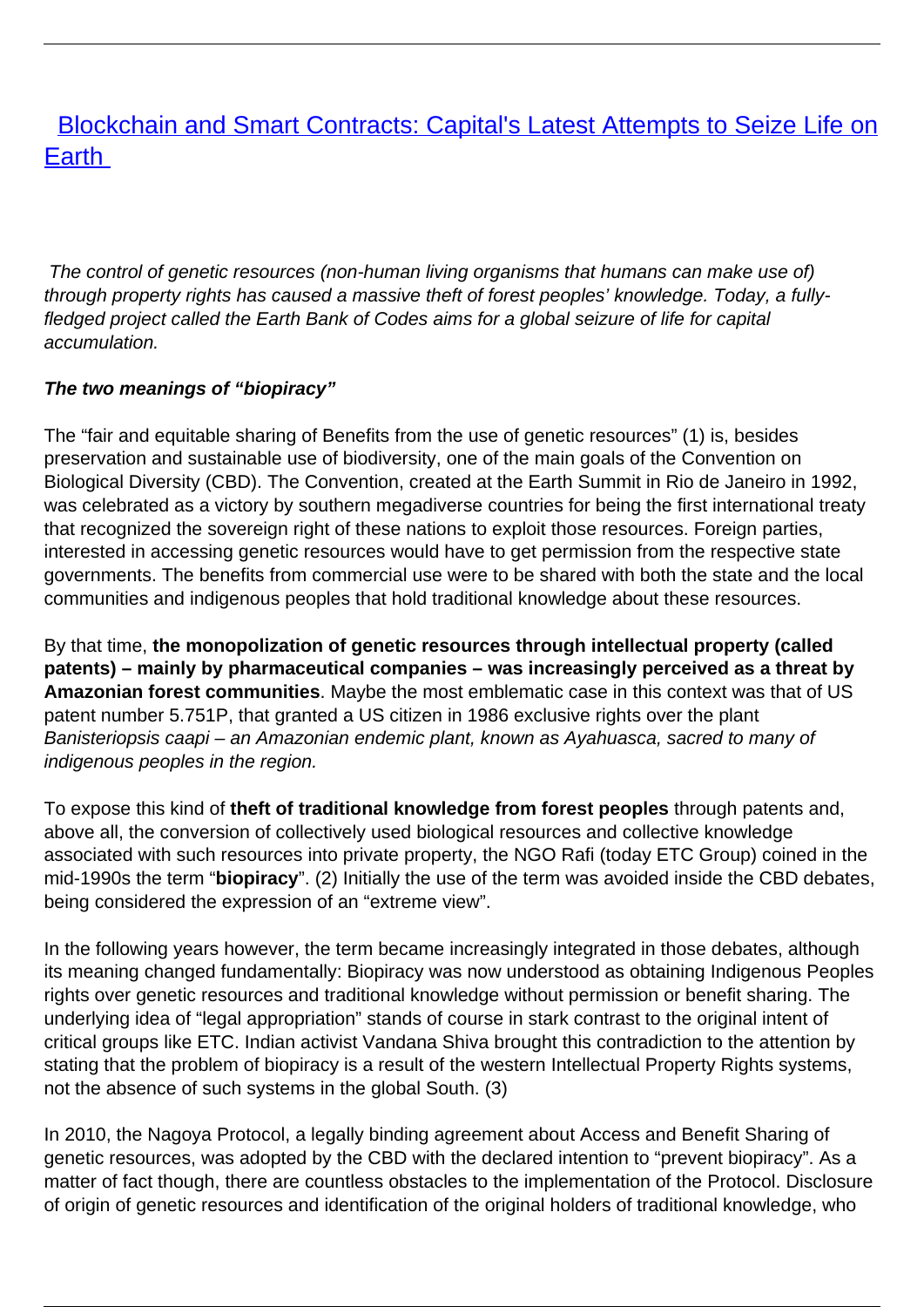would be entitled to benefit sharing, seem to be impossible tasks. Besides, **pharmaceutical companies, like Bayer or Novartis, can gain access to these resources in indirect ways by operating in the grey zone of academic collaboration**. They are also increasingly able to produce synthetic substances in the laboratory, in theory without ever physically accessing the genetic resource in the country of origin. They can then claim in their patent applications that the synthetic copies are their "inventions". (4) "Successful" benefit sharing contracts continue largely to be wishful thinking. Negotiations generally fail due to cultural differences, different value systems, communication problems and lack of trust between the parties.

### **The Amazon Bank of Codes**

In January 2018, the World Economic Forum (WEF) launched at its 48<sup>th</sup> annual meeting in Davos, the Amazon Bank of Codes Initiative. It is supposed to be **the first phase of a larger program, which consists on the partnership of the Earth BioGenome Project and the Earth Bank of Codes**. (5) The Earth BioGenome Project intends to sequence and catalogue all plants, animals, fungi and a large portion of all single-celled organisms on earth by developing and implementing air-, land- and ocean-faring drones and new cheap sequencing technologies (see note 1) within the next ten years. The Earth Bank of Codes is planned as an online system that will use a technology called blockchain, which would facilitate to register global biological and biomimetic (copied from nature) intellectual property assets, as well as the origin, rights and obligations associated with them.

Why blockchain? This technology allows property values like money (6) to be transferred "peer to peer" – directly from one party to another without a third party, like a bank or trustee. How does this work? Transaction data are stored in blocks that are timestamped and tied to one another in forms of codes and cipher systems, forming a chain. Copies of this chain are stored across many devices and updated with each new transaction, which makes it virtually impossible to alter transactions retroactively. Blockchain systems frequently make use of so-called "smart contracts" in order to facilitate negotiations of contracts as well as the fully automated commercialization of the assets through a web portal.

Many people believe that these new technologies will restructure the global economic system in the next decades. The combination of blockchain and self-executing smart contracts carries the potential to make in the future not only banks (including central banks) obsolete, but also notary offices, land registry offices, lawyers, security companies or any other mediator or trusted third party.

**So how is the Amazon Bank of Codes expected to put these technologies into practice?** Through the web portal, a buyer (for instance a pharmaceutical company) would be able to obtain Intellectual Property rights over a biological resource (for instance an Amazonian medicinal plant) quickly and with almost zero transaction cost. All rights and obligations would already have been coded into a smart contract and the sellers (for instance the government of Brazil or a group of indigenous people that hold traditional knowledge about the plant) would automatically receive their respective share, as soon as the buver gets revenues from his Intellectual Property asset. (7)

The World Economic Forum propagates that its project, counting with a budget of US\$ 4,7 billion will in the next decade enable **a multi-trillion dollar "inclusive global Bio-Economy"**, and – enforcing the Nagoya Protocol – ensure the fair and equitable sharing of the benefits arising from "bio-inspired innovations".

## **Why blockchain and smart contracts are not solutions but part of the problem**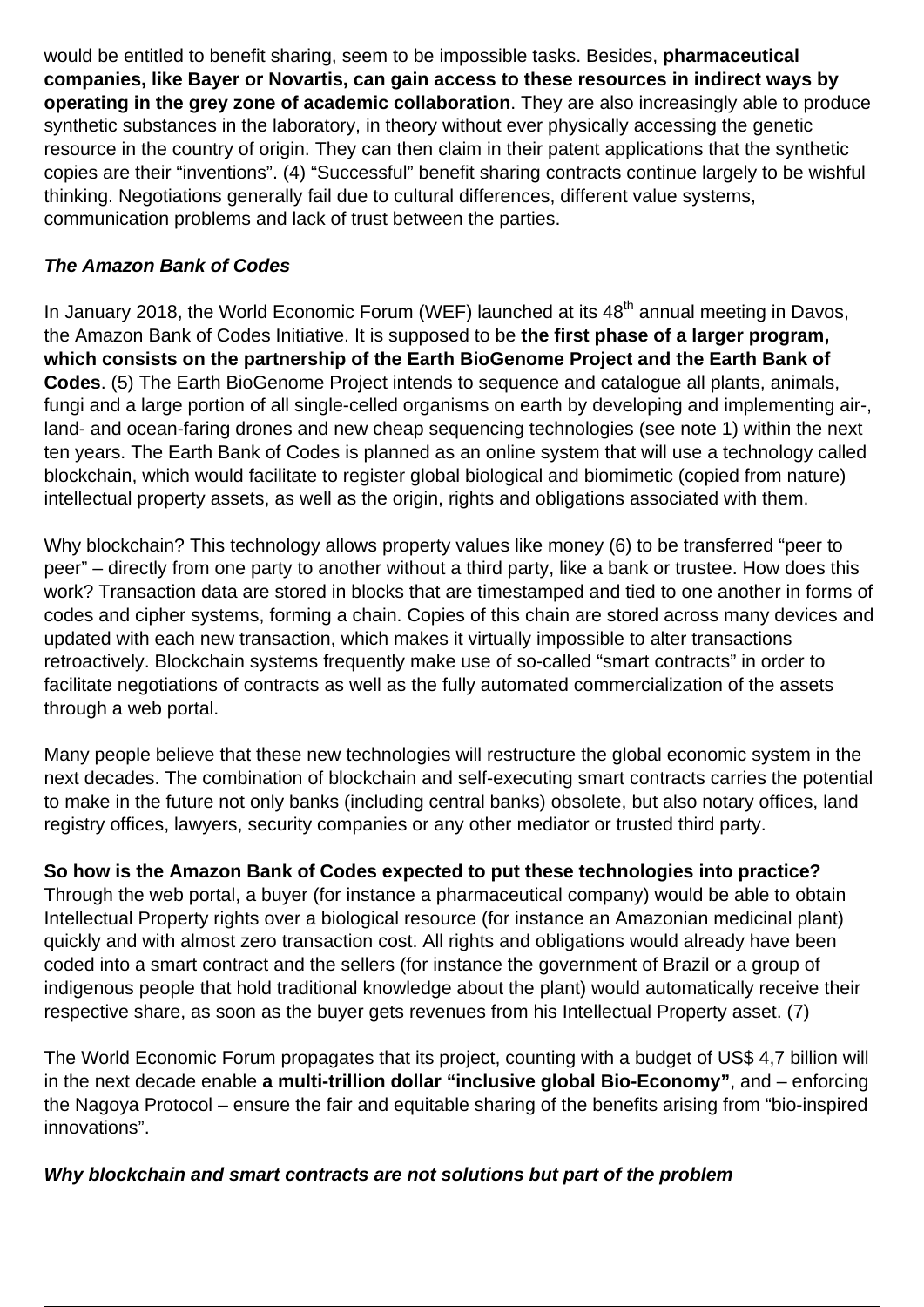In a recent article, Larry Lohman, researcher from The Cornerhouse, analyses the emergence of blockchain and smart contracts as one more chapter in a long-standing historical process of mechanization promoted by capital. (8) For Karl Marx, all artefacts, including means of production like machines, are crystalized human labour. In the capitalist industrial mode of production, machines are part of capital and inversely instrumentalize the human workers. "The instrument of labour confronts the labourer, during the labour-process, in the shape of capital, of dead labour, that dominates, and pumps dry, living labour-power." (9) In this sense, a mechanical loom or an assembly line, as parodied by Charlie Chaplin in his movie Modern Times, is dead machine labour that dominates and exploits living human labour.

Basically, the same thing is happening with blockchain and smart contracts. However, they supplant different kinds of labour. "What the smart contract strives to mechanize is something more encompassing and complex: trust, rights, identity, recognition, respect and – in an even more thoroughgoing sense than any factory machine or personal computer – interpretation." (8) **In the capitalist context, these machine algorithms (computed programming codes), that we like to regard as our "tools", actually dominate and exploit us**. We still think that we are "using" the internet, when we apply likes or dislikes in Facebook, write a WhatsApp message with autocomplete, identify objects on CAPTCHA-images or adapt text in Google Translate. In fact, we are not only feeding big data, but also grooming the algorithms that learn from us. **We still think we are "consuming" online services, while in fact we are providing unwaged living labour for the dead labour of capital**. In contrast to traditional human labour, like assembly line work, this new labour takes place unrecognized and hence reinforces the capitalist myth of a fully automated labourfree world.

Proceeding from Marx, Lohman concludes that "machines can't serve capital without constant, cheap infusions of the 'blood' and 'vitality' of free-range human and nonhuman activity." The "nonhuman activity" refers to the living labour provided by nature throughout millions of years, like the conversion of solar energy into coal, oil and gas (through plant metabolism and earth's pressure on buried organic material), or the provision of minerals and metals. In the case of blockchain, the amount of nonhuman activity is enormous. **The amount of energy consumed to run the computers, storing data devices and related technology is massive**. **Thus, the carbon emissions of blockchain as a whole are already today in the range of those of a medium-sized country in the global North**. (10)

The second law of thermodynamics says that the total entropy of a system will increase over time. What does this mean? Systems like living organisms or machines will always have an output of usable energy that is lesser than the input. **To keep them alive or running, new constant input of usable energy is necessary. This is why a perpetual motion machine cannot exist**. The idea of a fully mechanized world relies precisely on the myth of the perpetual motion machine and accordingly can be refuted on the basis of the second law of thermodynamics: mechanization – the transformation of living labour in dead labour – will always cause the consumption of more living labour from humans and nature.

Moreover, human sign-interpretation – what smart contracts ultimately strive to mechanize – cannot be reduced to computer codes. This is due to a fundamental paradox that results, to put it simply, from the fact that each rule that is supposed to govern the correct interpretation of a sign has itself to be interpreted in order to be applied correctly. So, the rule always requires another rule, leading to an infinite regress. (11) This means that **the attempt to mechanize interpretation not only must fail, but lead to ever more interpretation work**.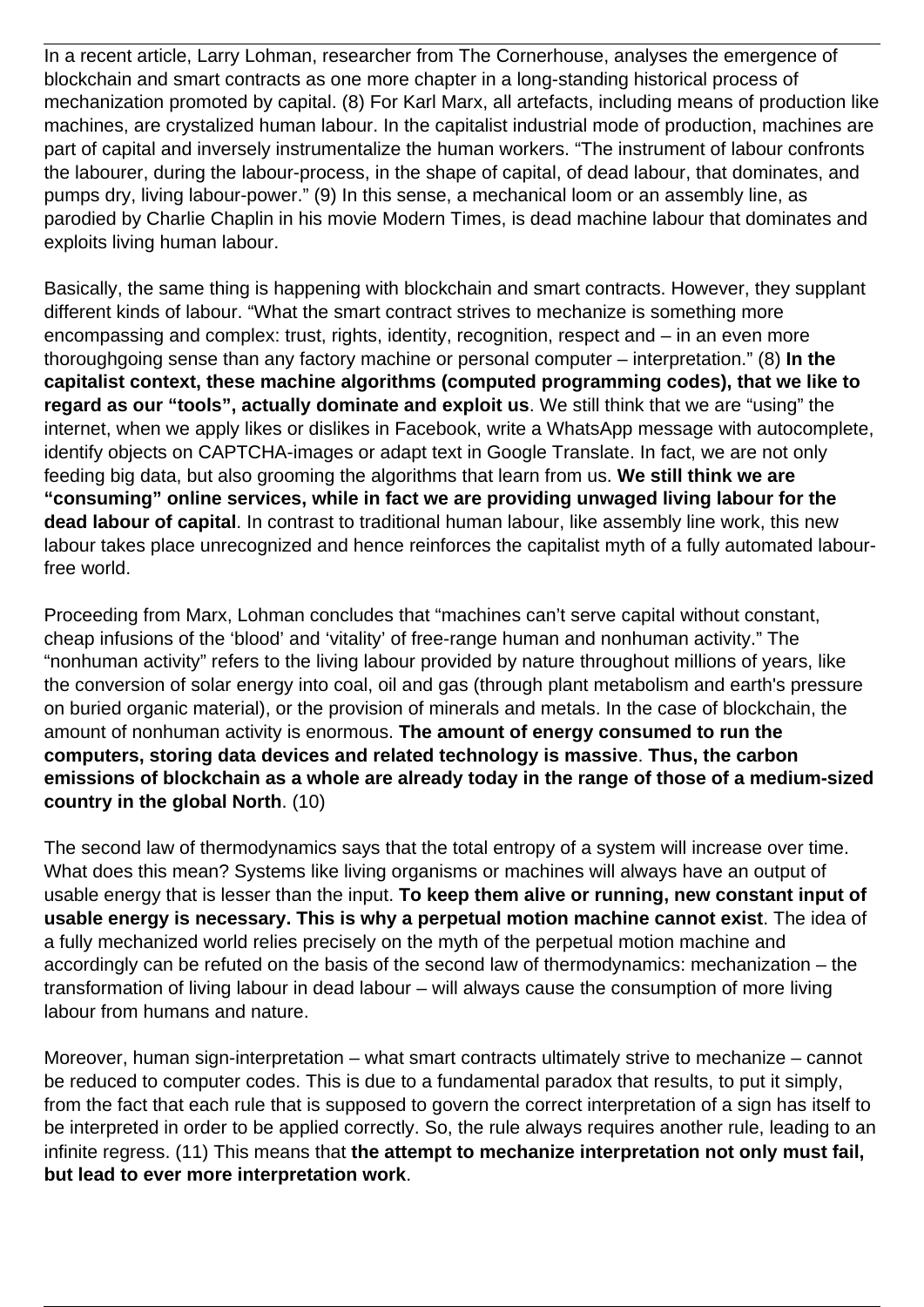#### **A wave of neo-colonial grabbing in the tropical forests**

What took place a few decades ago in the form of occasional transgressions by mainly pharmaceutical companies and was exposed as biopiracy by activists and grassroots NGOs, has developed into **a fully-fledged project of global seizure of life by capital (pushed mainly by pharmaceutical companies, conservationist NGOs, mainstream scientists, Northern governments, etc.)**

The Earth Bank of Codes is however highly myth based and, what the World Economic Forum describes euphemistically as "interesting challenges" to be overcome by the project, are in fact **fundamental and insurmountable contradictions**.

Nevertheless, we have to remember that historically the waves of colonial exploitation and violence that ravaged tropical forests and its people were oftentimes prepared and accompanied by mythical constructions like the "El dorado" and the "warlike Amazons". When those myths were shown to be false, the plunder still continued and other narratives were created for its justification.

**The Amazon Bank of Codes will probably have severe impacts on forests and forest people. It is likely to exacerbate the existing impacts of the REDD-type projects** (12) that are currently taking toll in tropical forests: land grabbing, rights violations, rural exodus, division of traditional communities, loss of traditional knowledge and cultural identity. (13)

It ultimately targets what economic geographer David Harvey describes as accumulation by dispossession: "taking land, say, enclosing it, and expelling a resident population to create a landless proletariat, and then releasing the land into the privatised mainstream of capital accumulation" (15) In former times, the so produced landless proletariat was exploited as cheap labour in factories. Today, however, **forest communities are often not directly expelled through conservation or carbon projects. Instead, their traditional subsistence activities are restricted or completely prohibited** in order to maximize "carbon stockage" or another "environmental service", and hence their traditional relations with plants, animals and their living space as a whole are cut off.

It can be expected that once the Amazon Bank of Codes facilitates "successful" deals with what its promoters call "biological, biomimetic and traditional knowledge assets", the **financial benefits will revert mainly to local oligarchies or other somehow already privileged individuals**. The majority of the impacted forest people, whether staying in the forest or moving to the impoverished outskirts, would probably be transformed into indebted users of smartphones or other online devices, or – more accurately – unpaid big data and Artificial Intelligence maintenance workers for companies like Google and Facebook.

Given the increasing pressure, with which capital promotes the financialization of nature and the disruption of human relations with it, there is an **urgent need for understanding these new technologies that are an imminent threat to remaining forest dependent communities and for supporting their resistance**.

Michael F. Schmidlehner, [michaelschmidlehner@gmail.com](mailto:michaelschmidlehner@gmail.com) Research Nucleus on Work, Territory and Politics in Amazonia (Núcleo de Pesquisa Trabalho, Território e Política na Amazônia - TRATEPAM-IFAC)

(1) Institutions like the UN use the term "biological resource" for any non-human living organism (animal, plant, microbe…) or part thereof that humans can make use of. "Genetic resources" are